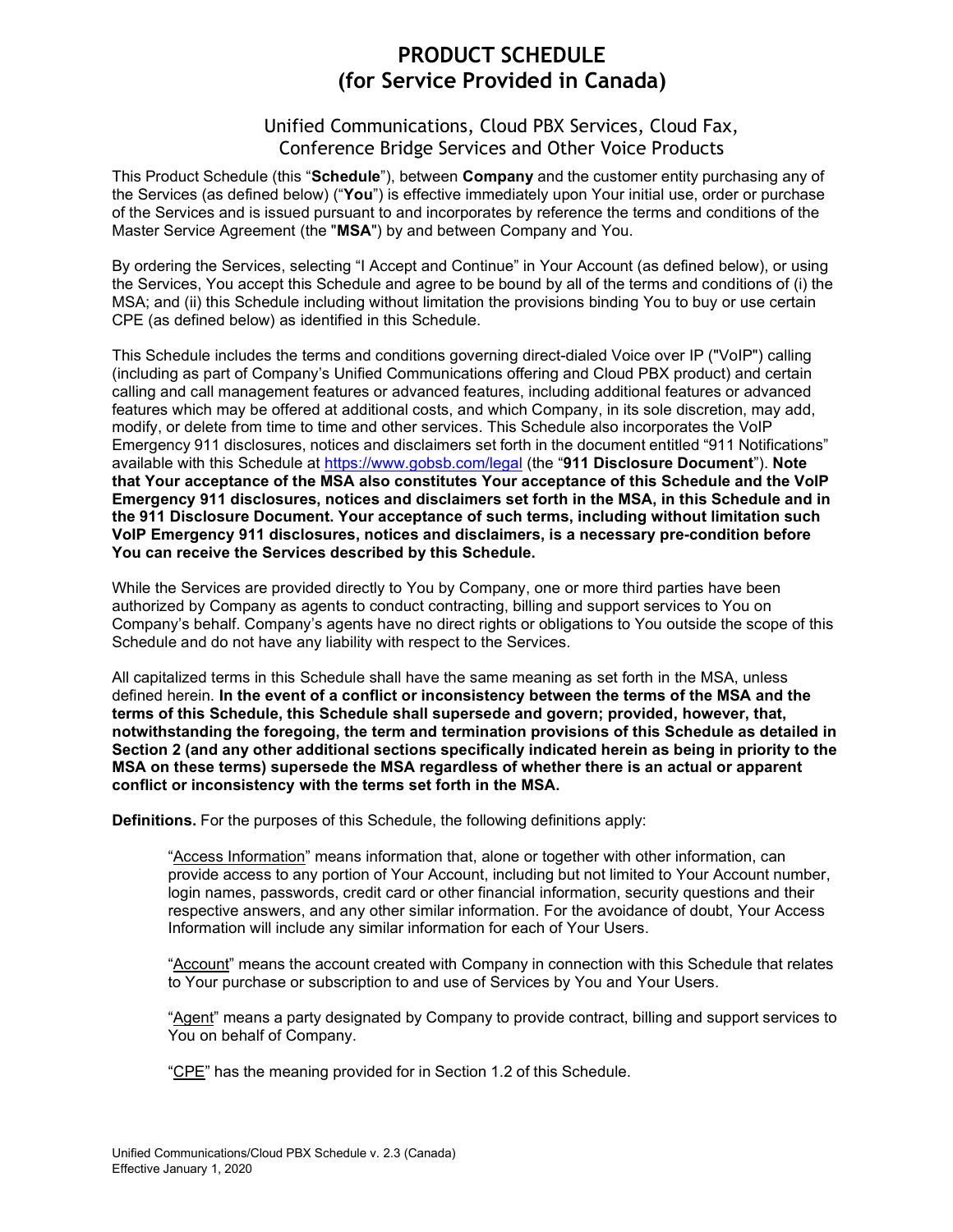"Data" means all data submitted by Your Users to Company in connection with the Services, including all content, material, IP and similar addresses, voice calls, fax calls, software, messages and account information and settings.

"Services" means the voice communications services sold by Company, such as direct-dialed Voice over IP ("VoIP") calling/Cloud PBX service, fax, conference bridge and certain other calling and call management features or advanced features. The "Services" also include the voice communications services (e.g., VoIP calling, Cloud PBX, etc.) and the chat (i.e., instant messaging) functionality delivered as part of Company's Unified Communications offering. However, for purposes of clarification, the term "Services" as defined for purposes of this Schedule does not include (a) Company's SIP Trunking service or (b) Company's Online Meeting video conferencing or ShareSync backup and file sharing services that are delivered as part of Company's Unified Communications offering (for further information regarding the terms of such excluded offerings, please refer to the applicable Product Schedules and other documentation located at http://https://www.gobsb.com/legal/legal.asp.

"Third-Party Service" means any service or product offered by a party that is not Company.

"User" means any of Your employees, consultants or independent contractors to whom You grant permission to access the Services in accordance with Company's entitlement procedures. If You are purchasing Services under a user-based licensing model, Users may not be "shared" or used by more than one named individual (other than the administrative account that may be used by an appropriate number of individuals required to administer the use of Services within Your organization). If You are purchasing Services under a subscription-based licensing model, subscription licenses may not be "shared" or used by more than one named individual at any given time; however, a single subscription user license may be reassigned from one User to a different User (by removing the subscription license from the first User and assigning it to another registered User).

"Company Parties" means Company's officers, employees, agents and representatives; Company's affiliates (including parents and subsidiaries), vendors, licensors and partners; and their respective officers, employees, agents and representatives.

# 1 Service and Account.

1.1 Services. Company agrees to provide, and You agree to purchase, the Services. The Services include certain calling and call management features or advanced features, which may be offered at additional costs, and which Company may, in its sole discretion, add, modify, or delete from time to time. All real-time voice communications services and facsimile services must originate in Canada (in which case the Services are subject to this Schedule) or the United States of America (in which case the Services are subject to the United States Product Schedule for the Services). Company will block all call traffic that does not originate from a Canada or United States IP Address as determined by Company in its sole discretion. Failure by Company to block such services that originate outside of Canada or the United States does not constitute approval by Company (or any of its affiliates) for You to use the Services from such points of origin. The Services do not support Operator-assisted calls, including but not limited to any and all types of collect calls. In addition, the Services do not support 900 calls of any type or 10-10 dialing. You acknowledge that any failure of attempted 900, Operator-assisted, or 10-10 calls is not grounds for any service credit, any other form of liability on the party of Company or any of its affiliates, or termination of service by You.

1.2 CPE: Use of the Services (whether as a standalone service, as part of Company's Unified Communications offering, or otherwise) requires the use of pre-approved, pre-qualified, and preprogrammed CPE. The CPE can be purchased directly from Company or from third parties. Third party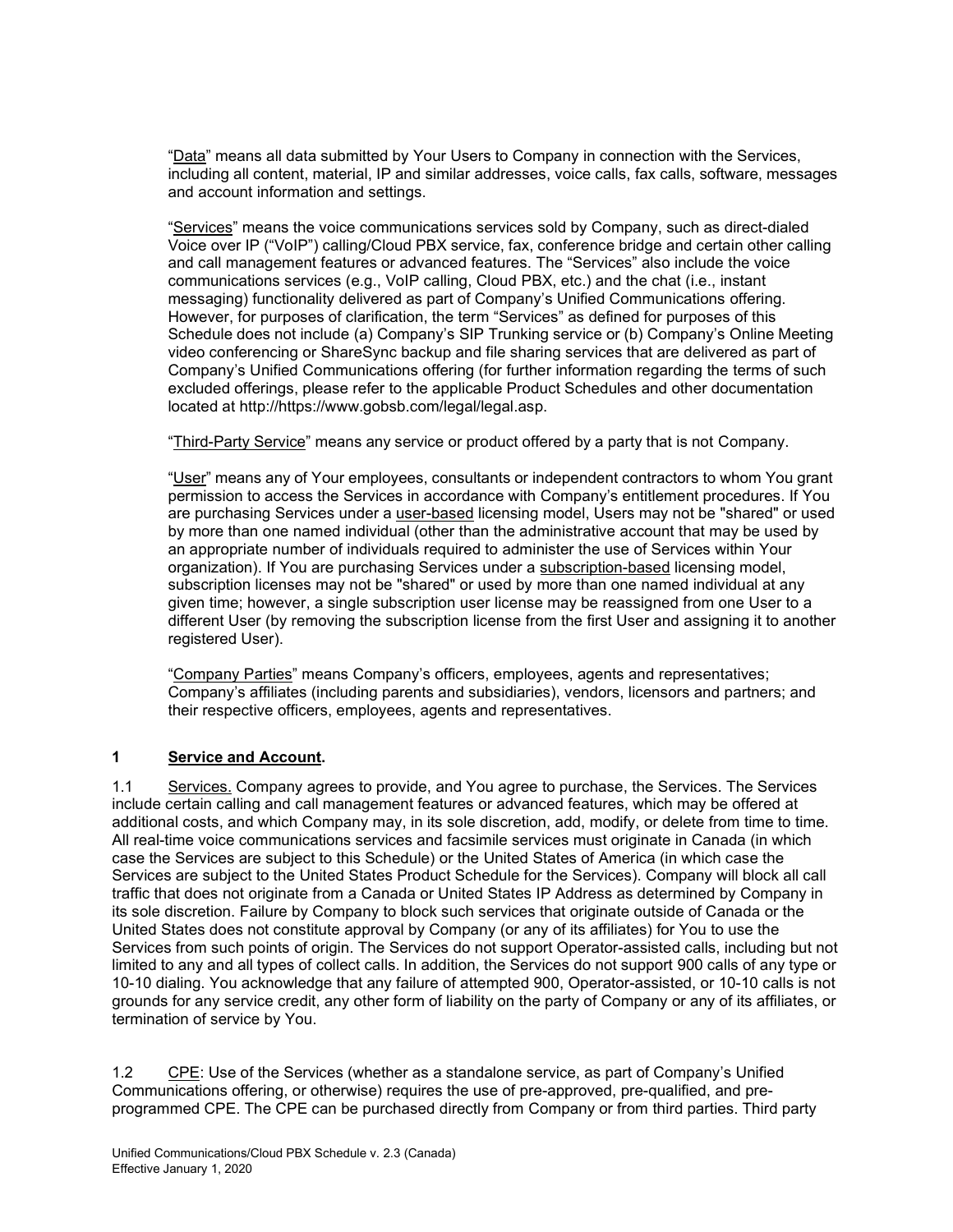CPE must conform to the approved make and models as determined by Company in its sole discretion. In order to utilize the Services' functionality, You must install all CPE according to the installation instructions provided by Company using the preset configuration supplied by Company. You acknowledge that Company has custom-preconfigured all CPE to work with the Services if you purchase such CPE directly from Company, and that this custom configuration enables certain CPE features and disables others. Desk phones, cordless phones, wireless transmitters, wireless adapters and fax adapters acquired from or through Company are only to be used with the Services.

Please note that most SIP desk phones approved for use in conjunction with the Services natively support Power Over Ethernet (POE). Some models, however, may require the use of a supplementary POE injector, which must be purchased separately.

The Services do not support Point-of-Sale machines (Credit Card machines). The Services do not support alarm systems. In addition, please refer to Section 1.11 of this Schedule for limitations regarding certain fax devices

1.3 Title to CPE. Upon submission of an order for Services, You retain all rights and title to CPE identified in, or in connection with, such order. Subject to Sections 2.2 through 2.4 of this Schedule, You may select either a one-time payment or twelve monthly installment payments option for the CPE. In the event of CPE defects due to component failure and/or workmanship defects during the twelve (12) month defective CPE warranty period, You agree to return the CPE that has been pre-approved for replacement to Company (at Company's cost), in its original condition (excepting normal wear and tear) within thirty (30) days of Your written request for the exchange of defective CPE from Company. As per industry standard practice, Company will replace any defective CPE during the twelve (12) month defective CPE warranty period with either new or factory refurbished CPE at Company's discretion. You are required to provide adequate surge protection for all CPE, such as would be standard for a computer. Company shall not be responsible for CPE damage due to improper use, storage, installation, lightning damage, flood damage, or other damage inflicted by You. If You fail to return the CPE within thirty (30) days of receipt of the request or if Company at its sole discretion determines that the CPE defect is due to improper use, storage, installation, lightning damage, flood damage, or other damage inflicted by You, then Company will add the full original purchase cost of that CPE to Your next invoice or credit card charge. Title passes to the customer for CPE shipments on a Free on Board (FOB) origin basis.

1.4 Service and CPE Change Orders. You are responsible for all charges associated with change requests including new CPE and new Services in addition to those specified on Your initial order as confirmed with Company. Such change requests may be submitted via secure portal, the case management system, email to Company customer service and/or phone call to Company customer service and support teams (in each case by a party that is authorized to make changes to Your Account(s), subject to confirmation of such identity by Company) and are deemed the responsibility of You. Company reserves the right to verify whether an authorization is sufficient in its sole discretion.

1.5 Number Portability. Availability and use of local and toll free number portability, for porting an existing telephone number to Company, is subject to Company's policies, as modified from time to time. If number portability is offered by Company and You decide to transfer Your existing number, You authorize Company to process Your order for the Service and to notify Your service provider of Your decision to switch Your services to Company and to transfer Your telephone number, and represent that You are authorized to take these actions. You may be required to complete a letter of authorization, provide Company with a copy of Your most recent bill from Your service provider, as well as provide Company with any other information required by Your service provider to port Your number. Failure to provide any information requested by Company or the third party service provider will delay the porting of the number to Company. Company shall not be responsible for any delay in the porting of Your number or outages with Your service provider prior to the successful completion of Your number port to Company, and will not provide credit for any such delays or outages. Expedites are not available. Company has the right to refuse to import a number if, in its sole discretion, it does not have the infrastructure to support the number.

1.6 Changes to Local Number Port Orders. If a Firm Order Commit (FOC) date for a local port order is canceled or changed by You or Your Agent/representative more than three (3) business days before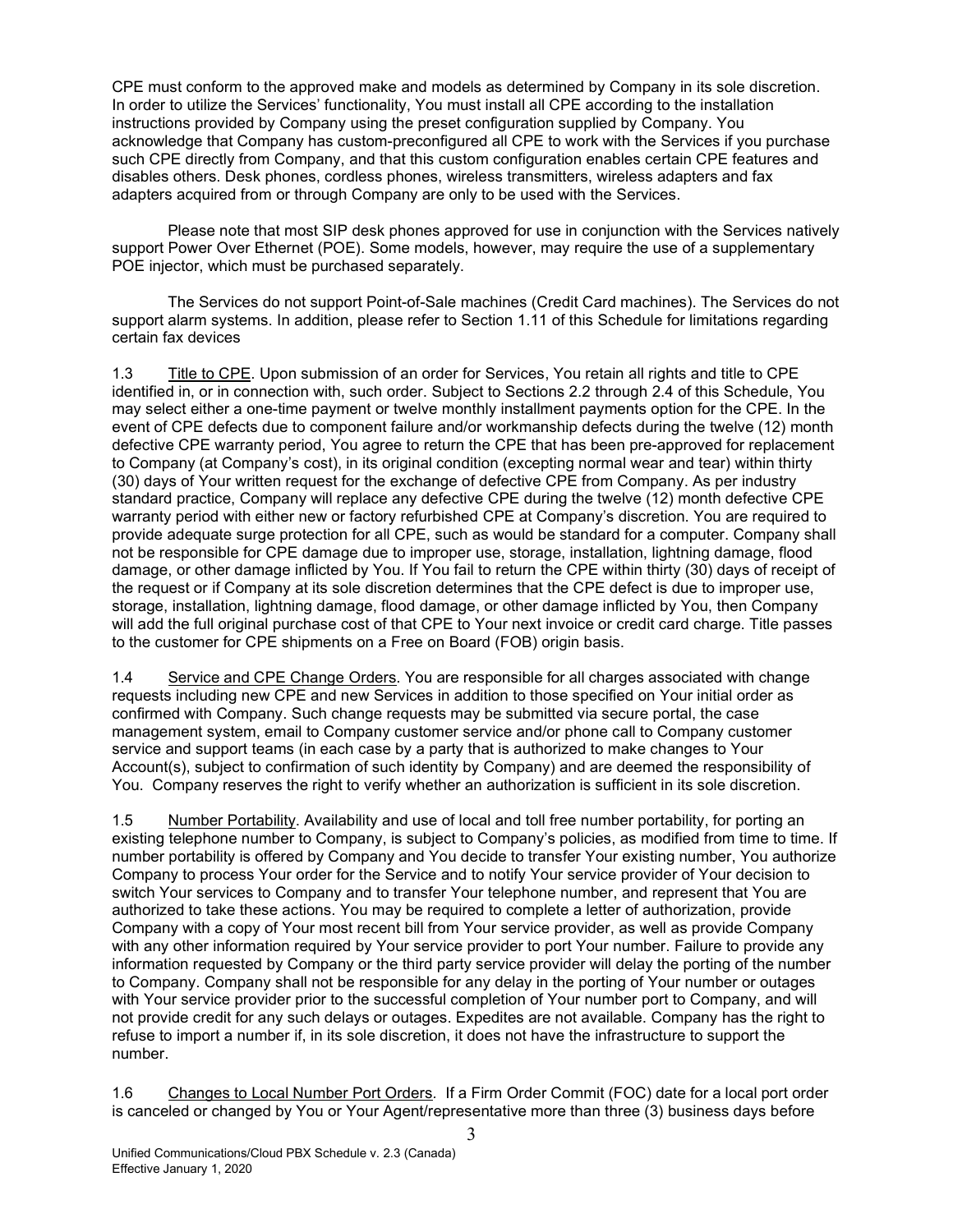the agreed-to date, there may be a charge of ten dollars (\$10.00) per Telephone Number (TN). If an FOC date is canceled or changed by You or Your Agent/representative within three (3) business days prior to the agreed-to date, there will be a charge of fifty dollars (\$50.00) per TN. If You require a reversion to prior service on the day of the port or within twenty-four (24) hours of the port occurring on the FOC date, there will be a charge of four hundred fifty dollars (\$450.00) per TN. You acknowledge that Company cannot guarantee that such an immediate service reversion for local numbers is even possible. Any change/cancellation of local porting orders received after 12:00 noon Pacific will be considered as received on the next business day. All such charges are not refundable and do not qualify under any service guarantees.

1.7 Changes to Toll-Free Port Orders. Changes to toll-free port orders are not supported once submitted. Cancels of toll-free porting orders are entirely the responsibility of You or Your Agent/representative to arrange with the current service provider.

1.8 Agent. You acknowledge and agree that (a) Company has designated an Agent to provide billing and support services to You in connection with the Services, (b) such actions by Agent shall be deemed to be the actions of Company with respect to those aspects of the relationship under this Schedule, and (c) You consent to the disclosure of Data to Agent for the purposes of the Services and the collection of Data by Agent for the purposes of the Services. For the avoidance of doubt, if You fail to respond to Agent when it is acting for Company under this Schedule, You shall be deemed to be in breach of this Schedule.

1.9 Local Numbers. For the Services, You represent and warrant that all traffic delivered to You under this Schedule that has originated in the same local calling area in which Your local number (i.e., NPA-NXX) is assigned, and/or in which such traffic is terminated to You, is local traffic and is legally entitled to be treated as local traffic under all applicable federal, state and local laws, administrative and regulatory requirements and any other authorities having jurisdiction over such traffic. You understand and acknowledge that Company will rely upon such representation to assign local telephone numbers to You and/or route Your traffic for termination as local calling.

1.10 Incompatibility with Traditional Telephony Network. If Your business requires the use of equipment that is designed to transmit or receive data over traditional telephony networks, collectively referred to here as "Transaction Processing Hardware," You should be aware that not all Transaction Processing Hardware nor their related application providers, such as banks or credit card processing companies, support the use of VoIP services. Although adequate service may be achieved in many cases, Company cannot recommend or support Your use of Transaction Processing Hardware with the Service.

1.11 Incompatibility with Certain Facsimile Devices. Fax adapters acquired from or through Company Services provide a port for connection to facsimile devices ("Fax Devices"). However, You should be aware that in some cases the Fax Device's configuration may need to be modified by You to optimize its performance with VoIP. You should also be aware that some Fax Devices, some Internet Service Providers (ISPs) and some broadband data connections may not be capable of delivering satisfactory fax operation with VoIP. Some older Fax Devices are incompatible due to delay sensitivity and therefore Company recommends the use of Fax Devices that are no older than two (2) years. Some ISP services deliver inadequate quality of service to allow for reliable fax transmission. Company recommends that You always check with Your Fax Device manufacturer and ISP to determine their level of support for fax over VoIP.

1.12 Your Network Security Obligations. You understand that the use of the Services requires a network firewall at Your premises. You must deploy firewalls at each physical site designed to enhance security for SIP-based VoIP applications and services. You are also responsible for implementing other security practices that conform with industry standards and best practices applicable to Your business and industry sector. You are responsible for all fraudulent use of Your Services without regard to how it occurs. See Section 4.4(c) of this Schedule. YOU HEREBY INDEMNIFY THE COMPANY PARTIES AGAINST ANY RESPONSIBILITY FOR DAMAGES, CONSEQUENTIAL OR OTHERWISE, THAT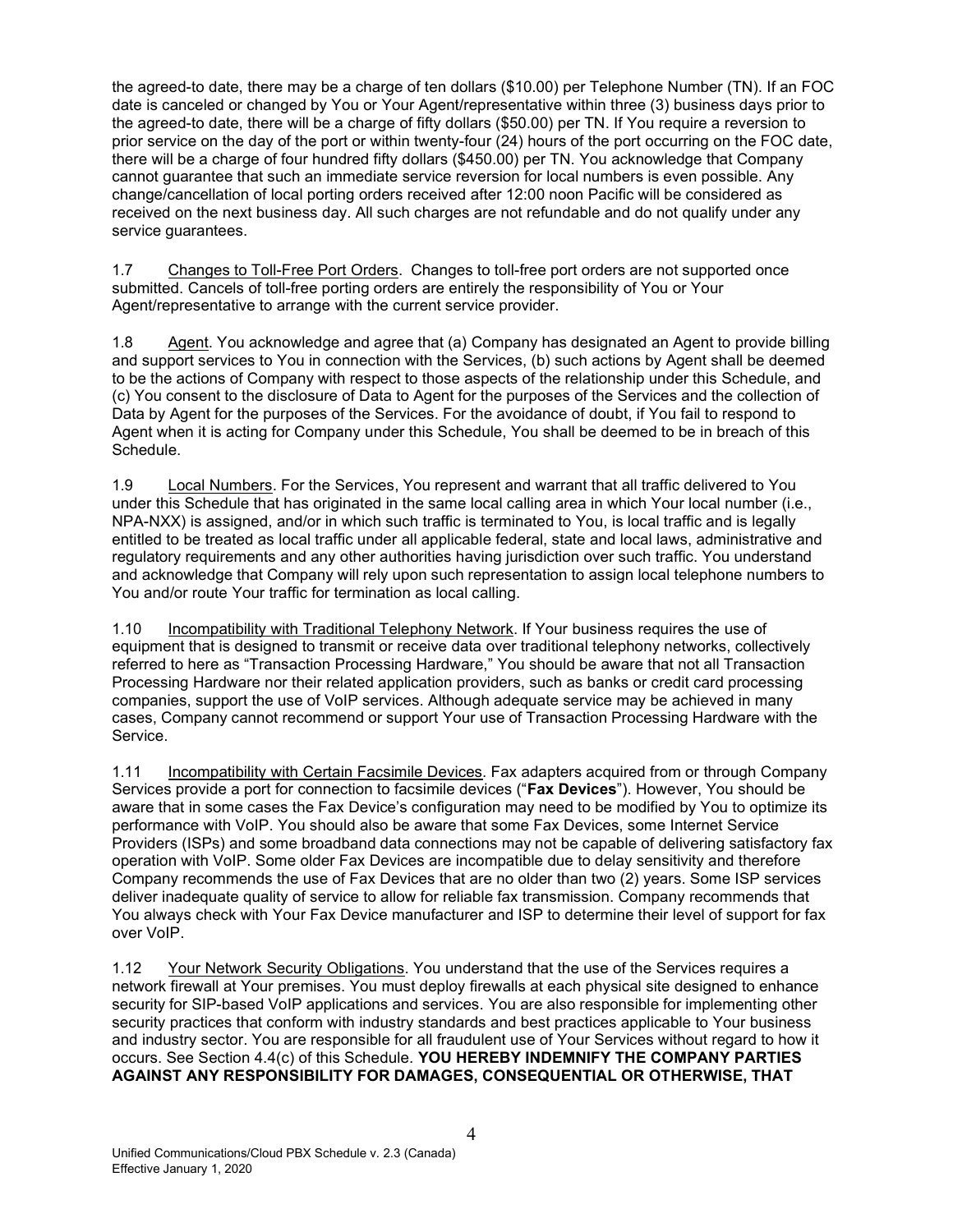#### ARISE FROM THE FAILURE BY YOU OR ANY THIRD PARTY TO PROPERLY PROTECT ANY NETWORK.

1.13 On-Site Requirements. You are responsible for all aspects of Your working environment and of the access connectivity (Internet connectivity and local area network) they provide with respect to any quality of service issues to which they may contribute. Should You encounter material quality of service issues with Your Service which are not related to Your working environment or to the access connectivity provided by You, but rather are attributable to the network or software provided by Company , then Company will use commercially reasonable efforts to remedy those issues within thirty (30) days of their being reported to Company. Should Company fail to achieve a remedy within thirty (30) days then You will be free to discontinue Service without liability for early termination fees. Should reported quality of service issues be determined to be a result of Your provided access connectivity or of Your working environment, then Company will use commercially reasonable efforts to provide appropriate information to support that diagnosis and may provide recommendations as to its repair; however, You will remain responsible for its repair and will be held to the contracted commitments as executed.

1.14 Directory Listing: You may request a Directory Listing for any Local Numbers used in connection with the Services provided that Company has the capability to provide Directory Listing services. Company utilizes a Third-Party Service for Directory Listing; therefore, there is no guarantee that Company will be able to list a specific number with the third-party provider, and there is no guarantee as to the timeframe under which Directory Listing can be completed, if at all. Company does NOT support an option whereby the address is not published as part of the Directory Listing, as allowed by relevant law. Further, where You choose to not purchase or to discontinue Company's Directory Listing service, Company provides no assurance that any existing information in the various directory listing databases will be removed or revised. In the event that a Directory Listing is completed successfully, (a) You will be provided with a listing for each number in the electronic database and white pages book managed by the Local Exchange Carrier ("LEC") or a third party working with such LEC in whose area the local numbers originate; (b) via the above, most Directory Assistance providers will be able to look up the number when they receive an inquiry; and (c) yellow page and other electronic database providers then may contract with the LEC to purchase and list the number in their books, databases, etc. as an independent action from the Directory Listing services provided by Company. Company will not be responsible for any misprints, errors or omissions but will provide reasonable, good faith assistance to correct any errors in the databases of Company's partner carriers and their LEC providers that are identified by You. Further, YOU HEREBY AGREE TO DEFEND, INDEMNIFY, AND HOLD THE COMPANY PARTIES HARMLESS FROM AND AGAINST ANY AND ALL CLAIMS FOR EXPENSES OR DAMAGES OF ANY KIND (INCLUDING ATTORNEYS' FEES) ARISING FROM A MISPRINT OF YOUR DIRECTORY INFORMATION.

#### 2 Term and Termination.

The term and termination provisions of the MSA govern the provision of Services provided through this Schedule, except as specifically superseded or supplemented by the terms of this Section 2.

2.1 Refund of Fees Already Paid. Notwithstanding Section 2.2(a) of the MSA, if You terminate a Monthly Plan prior to the end of the then-current Schedule Term, Company will, upon your request, provide You with a pro-rated refund for any fees already paid.

2.2 Porting Does Not Constitute Termination of Service. Even if You port a telephone number from your Account, You will continue to be liable to Company for Service until the Account or relevant Service is terminated.

2.3 Following Termination. In addition to the provisions set forth in Section 2.4 of the MSA, You acknowledge that in the event of any Service termination or cancellation, all telephone numbers associated with Your Account may be immediately released and may not be available to You for porting to a new carrier or upon Service reactivation with Company.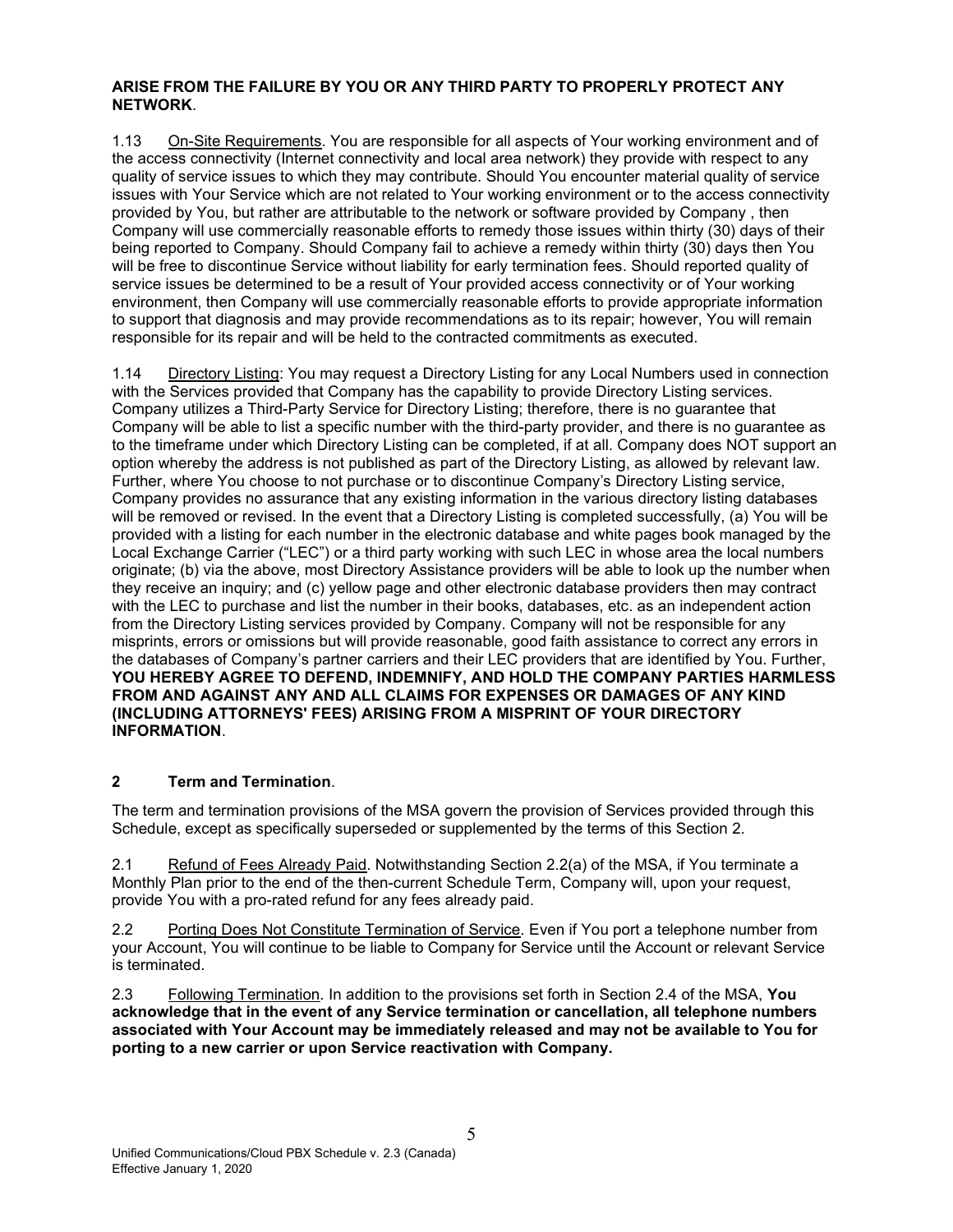# 3 Fees, Billing, Taxes, Charges, Promotions.

3.1 Fees. The fees initially charged upon ordering any Service will be effective for the Initial Term and each Renewal Term of this Schedule, provided that Company will have the right to increase these fees at any time upon notice to You. If You do not agree with such fee increase, You will have the right to terminate this Schedule and the applicable Service immediately upon notice, provided that such notice of termination must be received within thirty (30) calendar days of date of notice of the fee increase. All payments shall be in US dollars. You will pay all non-recurring and recurring fees, regulatory cost recovery fees, surcharges, assessments and taxes billed to Your Account. Fees are non-refundable. Recurring fees are typically billed once per month and include charges for the current month and usage or adjustments from the prior month. Telephone call minutes of use (including but not limited to inbound and outbound local, long distance, international, toll free, and conferencing) and adjustments for additions, changes or deletions of certain monthly recurring services are billed in arrears. Rates may vary by destination country, city, and band, and are subject to change by Company from time to time without prior notice.

a. Company may charge a reactivation fee to renew Service for Accounts that have been suspended for non-payment or terminated by You.

b. Monthly recurring charges will automatically be applied to Your Account(s) seven (7) days after Your acceptance if You have not activated the Services; otherwise, such charges will apply from the date of activation.

3.2 Advance Payment and Deposits. Activation and monthly recurring charges are billed in advance. Usage and long distance charges are billed in arrears. Recurring charges commence accruing at the time the Services are provisioned by Company. Payment of all charges is due thirty (30) days from the date of the invoice (the "Due Date") unless You have selected to automatically pay by credit card in which case charges will be automatically applied to the credit card associated with Your Account(s). If You fail to pay for all charges by either: (a) more than thirty (30) days past the Due Date on one (1) occasion, or (b) more than fifteen (15) days past the Due Date on two (2) occasions within any twelve (12) month period, then You will be, upon receipt of written request from Company, required to pay a billing deposit ("Billing Deposit"), of an amount equal to twice Your average monthly bill for Services for the preceding three (3) month period. If You fail to pay the Billing Deposit within ten (10) days of receipt of the request to do so, then Company may, in its sole discretion and in addition to any other remedies available to Company, suspend or terminate all Services provided to You and maintain the Services in a suspended status until such time that You have paid all amounts then due including the Billing Deposit. Billing cycle end dates may change from time to time. When a billing cycle covers less than or more than a full month, Company may make reasonable pro-rations to recurring charges.

#### 3.3 Fair Use.

a. Company may offer calling plans that are described as including unlimited minutes of use. Company Services may also offer messaging plans that are described as including unlimited messages. Company reserves the right to review usage of any "unlimited" plans to ensure Fair Use and reserves the right to, at any time, take the actions noted in Section 3.3(b) below without notice to You. "Fair Use" means that (i) with respect to calling plans, the combined number of outbound minutes plus local inbound minutes or (ii) with respect to messaging plans, the combined number of outbound messages plus inbound messages, in either case does not substantially exceed, in Company's reasonable judgment, the average use of all other Company customers as measured on a per user basis. Usage and associated charges for excess usage will be determined based solely upon Company's collected usage information. Fair Use also prohibits any activities that result in excessive usage including, but not limited to, auto-dialing, continuous or extensive call forwarding, telemarketing, message blasting, fax broadcasting, fax blasting or transmitting broadcasts or recorded messages, or any activity that disrupts the activities of Company and/or other Company customers.

b. Fair Use assumes that, for any service packages or bundles that include outbound calling to Alaska and/or Hawaii, outbound long distance traffic to those destinations cannot, in aggregate, exceed one percent (1%) of the total Outbound Long Distance traffic in any calendar month; otherwise, all outbound long distance traffic to Alaska and Hawaii in such month may be subject to a price premium of up to \$2.50 per minute, at Company's sole discretion.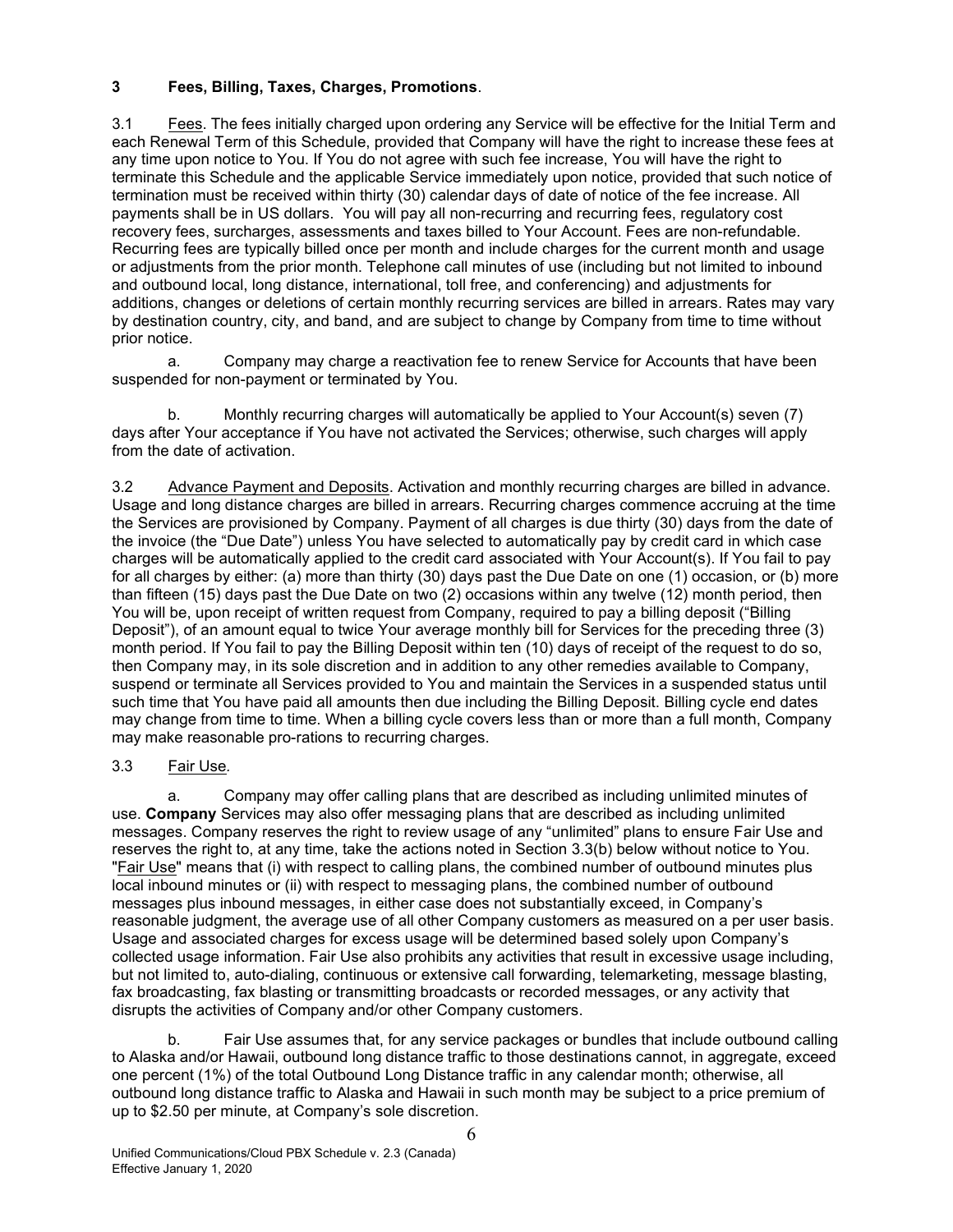c. Certain voice functions, such as (i) inbound and outbound WebFax service and (ii) forwarding calls out of the Auto Attendant or a Local Number, do not qualify for unlimited Local or Long Distance usage. For a list of such voice functions, together with the applicable maximum minutes of usage per month and the costs for excess usage, please contact Your Company account representative.

d. If Your usage exceeds the limits for Your Account or otherwise exceeds Fair Use, You agree that Company may immediately, in its sole discretion, (i) charge You for such excess usage via Your automated payment account or by invoice if You have been accepted into Company's check paying program, (ii) upgrade You to a plan or increase the limits on Your Account to address this excess usage, and/or (iii) suspend Your Account or terminate Your Account upon notice to You. Upon any upgrade or increase on the limits of Your Account, You will be responsible for the new costs and fees.

3.4 Taxes. You shall be liable for all taxes, governmental fees, surcharges and assessments to be paid related to fees and charges arising under this Schedule or in connection with the Services. You shall also pay all taxes, fees, and assessments of any nature associated with products or services sold through the use of or with the aid of the Services. Unless Applicable Law or changes in Applicable Law require otherwise, applicable taxes, governmental fees, surcharges and assessments for the Services shall be applied based upon the jurisdiction in which You primarily use the Services ("Place of Primary Use"), and You and Company agree that the primary business street address You designate on Your Account for purposes of this Schedule shall also be Your Place of Primary Use for determining applicable taxes for all charges on Your Company Account.

3.5 Promotions. Company may occasionally offer special promotions from time to time and shall determine eligibility for, interpretation under and duration of such promotions in its sole discretion. For example, Company may, from time to time, offer a "free phone" promotion in connection with the Services. Any such "free phone" promotion will be limited to certain phone models as specified by Company, and such phone models may be changed at any time, without notice, at Company's sole and absolute discretion. If You purchase Services with a "free phone" promotion but You then cancel those Services within the first 12 months of service, You will be required to repay to Company the pro-rated value of the phone. Additional information about Company's promotions can be found in the terms and conditions for the applicable promotion.

#### 3.6 Subscription-Based Versus User-Based Licensing Models.

- a. Subscription-Based Licensing. For Services purchased under a subscription-based licensing model, You may purchase subscriptions (i.e., licenses) to such Services without assigning a User to the subscription license at the time of initial purchase. When placing an order for a new Service subscription, or after increasing the desired quantity of User licenses in an existing subscription, any hardware rebates applicable to those User licenses will be immediately available on Your account, even prior to assigning the licenses to specific Users. After ordering a new Service subscription, or after increasing the desired quantity of User licenses in an existing subscription, billing for those licenses will begin after a seven-day grace period, even if the licenses have not yet been assigned to specific Users. When Your Account administrator removes a User from Your Account, the phone number and User license assigned to such User become available for future use; however, You will continue to be billed for the licenses, even after the removal of the User from Your Account, until You terminate the licenses (by decreasing the number of licenses on the Account). A hardware rebate penalty will not automatically be charged back to Your Account when a User is removed from the Account; rather, the rebate penalty will only be triggered when You reduce the number of Service subscription licenses in Your Account below the number of the phone hardware rebates that have been used within that customer Account within the previous 12 months. As with user-based licensing, applicable taxes are based on the locality of Your Users; any licenses that are not assigned to a User will be assessed taxes based on the address for the applicable customer account, as set forth in Company's records.
- b. User-Based Licensing. For Services purchased under a User-based licensing model, licenses for such Services are purchased for and assigned to a specific User at the time of initial purchase. Under this model, when Your Account administrator removes a User from Your Account, the license is terminated, and a hardware rebate penalty will automatically be charged back to Your Account if the User is removed from the Account within the first 12 months. Applicable taxes are based on the locality of the User to which the license is assigned.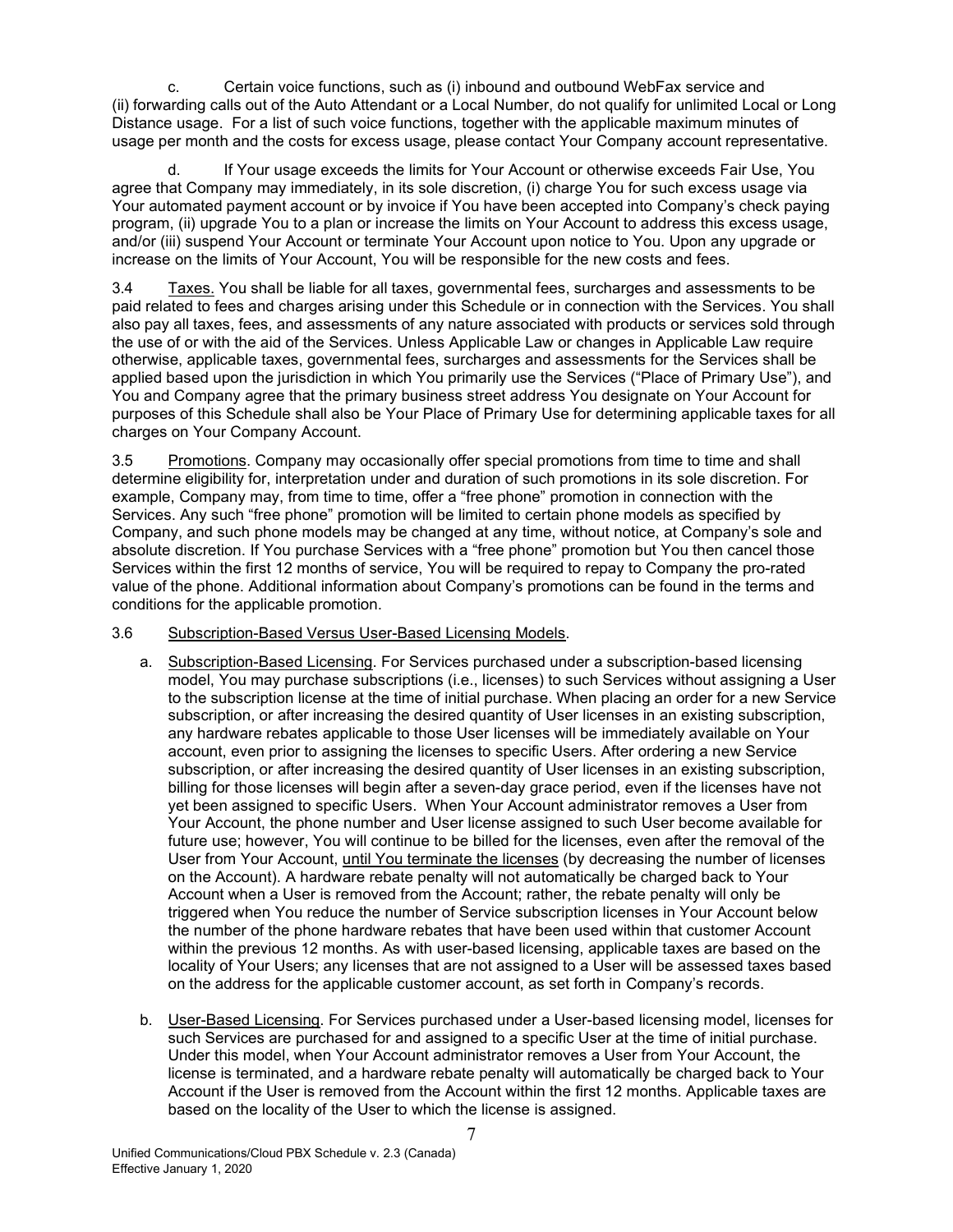## 4 Use of the Services.

### 4.1 Business Use; Call Centers.

- (a) Business Use. You will use the Services predominantly and primarily for Your own internal business, non-personal use. You will not allow any third party, including Your vendors and service providers, to access or use the Services. For the avoidance of doubt, You agree that You will not use the Services for residential purposes.
- (b) Call Centers. The Service can be used for call center purposes where calls are primarily of an inbound nature and the system is being used in conjunction with Company solutions where appropriate Contact Center licenses are purchased for this purpose. You may not use the Services for any call center solutions in which Company's Service lines are being used for a high rate of outbound calls and/or calls which are primarily of a short duration – characteristics which are typically seen when employing the use of an outbound dialer application. Company's services assume normal business usage which, for this service, means that the average call duration is greater than or equal to one (1) minute. If a customer's average call duration is less than one (1) minute during any month, a surcharge will be applied to all usage during that month.

4.2 Restricted Activities. You will not use the Services: (a) to harvest, collect, gather or assemble information or data regarding other users, including telephone numbers or e-mail addresses, without their consent; (b) for communications that are unlawful, harassing, libelous, abusive, harassing, tortious, defamatory, threatening, harmful, invasive of privacy, vulgar, pornographic, obscene or otherwise objectionable in any way or that are harmful to minors in any way under the law or otherwise; (c) to transmit or knowingly to accept any material or communications that may infringe the intellectual property rights or other rights of third parties, including, but not limited to, trademark, copyright, patent or right of publicity; (d) to transmit or knowingly to accept any material or communication that contains software viruses or other harmful or deleterious computer codes, files or programs such as, but not limited to, Trojan horses, worms, time bombs or cancelbots; (e) to interfere with, disrupt, attempt to interfere with or disrupt computer servers or networks connected to the Services or violate the regulations, policies or procedures of such networks; (f) to attempt to gain unauthorized access to or to gain access to the Services, other accounts, computer systems or networks connected to the Services, through password mining or any other means; (g) to harass or to interfere with another user's use and enjoyment of the Services; (h) unlawfully record conversations in violation of applicable law; (i) to make calls that are not between individuals (e.g., automated calls are not permitted); or (j) in a manner deemed by Company to be inappropriate. You may not access the Services for purposes of monitoring their performance, availability, or functionality, or for any other benchmarking or competitive purposes, without Company's prior written consent. You may not access the Services if You are a direct competitor of Company, without Company's prior written consent pursuant to a separate written agreement.

4.3 No Resale. Services are for Your use and not third parties and You are prohibited from intermingling traffic. Except as set forth in the following sentence, You shall not resell the Services and doing so constitutes an abusive practice subjecting You to immediate termination of this Schedule and the Services. You acknowledge and agree that in order to resell the Services You must enter into a separate written agreement with Company and that reselling the Services may require regulatory approvals.

#### 4.4 Applicable Law; Regulatory Matters.

a. Applicable Law. Use of the Services is only authorized for use in Canada (subject to this Schedule) and the United States of America (subject to the United States Product Schedule for the Services). You acknowledge and agree that access to and use of the Services may be restricted or limited as a result of Applicable Laws and that You will not use, or allow the use of the Services, in contravention of, and will comply with, any Applicable Law. You represent that (i) You and Your Users are not named on any Governmental Authority list of persons or entities prohibited from receiving exports, and (ii) You will not permit Users to access or use Services in violation of any export embargo, prohibition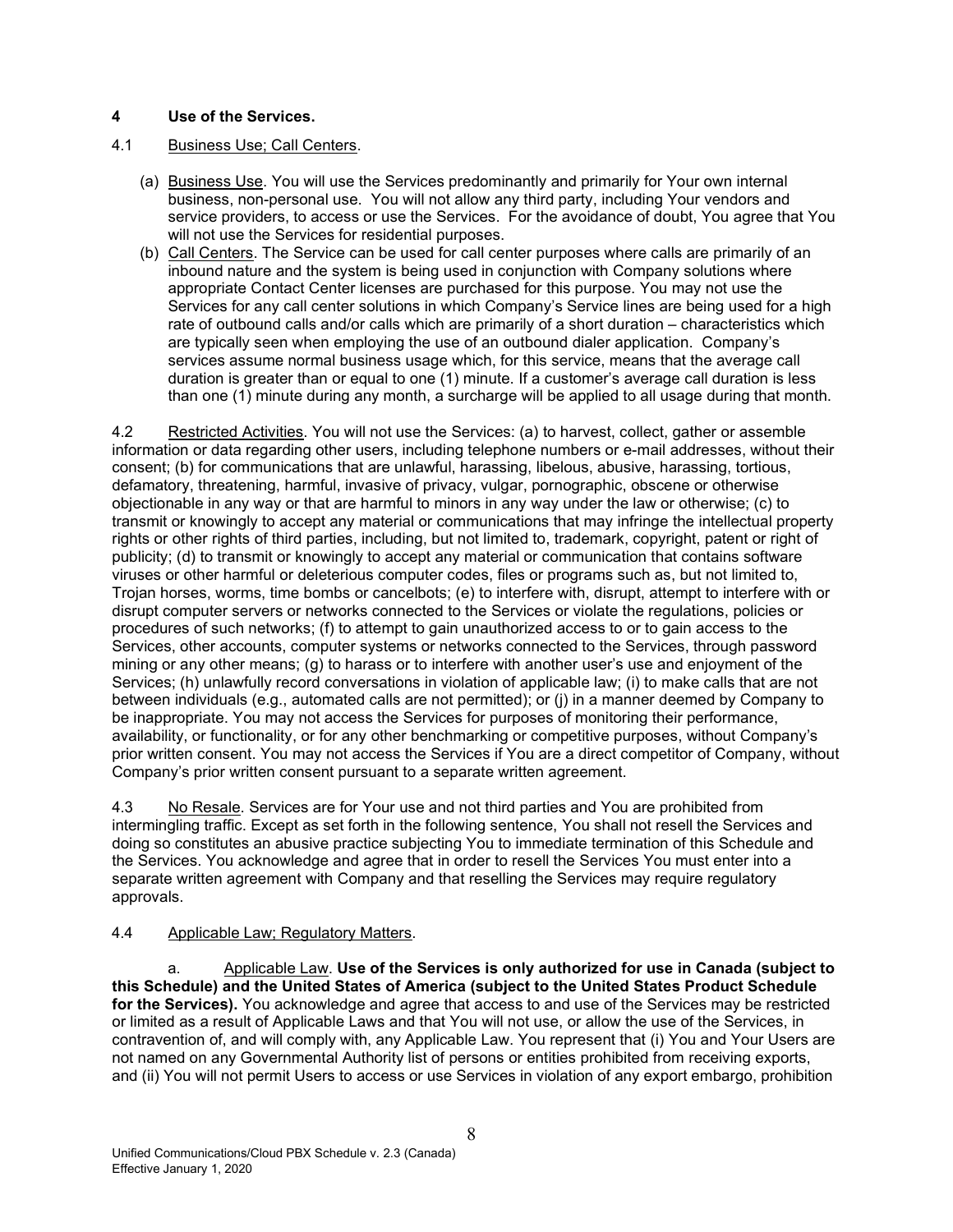or restriction. You acknowledge and agree that that it is Your sole responsibility to use the Service in a lawful manner.

b. Regulatory Matters. Notwithstanding any other provision of this Schedule or the MSA, this Schedule is subject to change, modification, or cancellation, with or without prior notice, as may be required or reasonably deemed necessary by Company pursuant to any Applicable Law, including any order, rule or decision of a Governmental Authority. All taxes, regulatory fees, surcharges, assessments or other charges imposed by any Governmental Authority on You or Company are in addition to the fees and charges of Company and are the sole responsibility of You. If any such taxes or fees are assessed upon Company, Company may pass through such charges to You or assess a regulatory cost recovery fee. All such charges may be a flat fee or a percentage of Your Company charges and may change without notice. To the extent You are obligated to report and pay any applicable taxes or regulatory fees to a Governmental Authority, You hereby indemnify Company against any claim arising out of Your failure to do so.

c. Fraud. It is the express intention of the parties that You, and not Company, will bear the risk of loss arising from any unauthorized or fraudulent usage of Services provided under this Schedule to You. Company reserves the right, but is not required, to take any and all action it deems appropriate (including blocking access to particular calling numbers or geographic areas) to prevent or terminate any fraud or abuse in connection with the Services, or any use thereof, provided, however, that any such action will be consistent with applicable federal, provincial, state and local laws, rules, and regulations and provided further that the failure to take any such action will not limit Your responsibility for all usage of the Services.

4.5 Call Recording Features. Notwithstanding any other applicable provisions or prohibitions of use set forth in this Schedule or the MSA, You agree and acknowledge that the laws regarding the notice, notification, and consent requirements applicable to the recording of conversations vary between federal, provincial and state jurisdictions, between state jurisdictions, between provincial jurisdictions, and locally. You agree that You are solely responsible for complying with all federal, state, provincial and local laws in any relevant jurisdiction when using call recording features. If You use call recording features from outside Canada (note that use of the Services from outside the United States or Canada would constitute a violation of Section 1.1 of this Schedule), or if a party to the call is located outside Canada, You must also abide by all applicable international laws, rules and regulations. Company and Company Parties expressly disclaim all liability with respect to Your recording of conversations. You hereby release and agree to hold harmless Company and Company Parties from and against any damages or liabilities of any kind related to the recording of any telephone conversations using the Services. You should carefully review Your particular circumstances when deciding whether to use the recording features of the Service, and it is Your responsibility to determine if, and under what conditions, the electronic recordings are legal under applicable federal, state, provincial or local laws. Company and Company Parties are not responsible for any misinterpretation, lack of understanding or lack of knowledge regarding the use of electronic recordings or the use of its products by any User, whether legal or illegal. The call recording feature is intended for single person use only. Company reserves the right to disconnect or modify Your service plan if Company determines, in its sole and absolute discretion, that Your usage of this feature is inconsistent with, or in excess of, normal usage patterns of other users of the Services.

In some states or provinces, You are required to obtain consent from all parties to record a phone call. As a result, You may need to inform Your employees and third parties whom You call through the Services that their calls are being recorded. Third parties will receive an automated announcement indicating that the call is being recorded only when they call You. You are responsible for obtaining any and all legallyrequired consents when You make a call with call recording enabled. You should consult with an attorney prior to recording any call. The information above does not constitute legal advice.

4.6 Caller Identification Services ("CNAM"). Outbound CNAM is available upon request although Company reserves the right to provide a default name which will typically be either the name of the enterprise account, or the billing contact for the Services, as provisioned in Company's systems as of date that the CNAM order is entered. Company may modify the name submitted to meet regulatory and/or third-party vendor requirements. Upon request, Company may modify the CNAM in a manner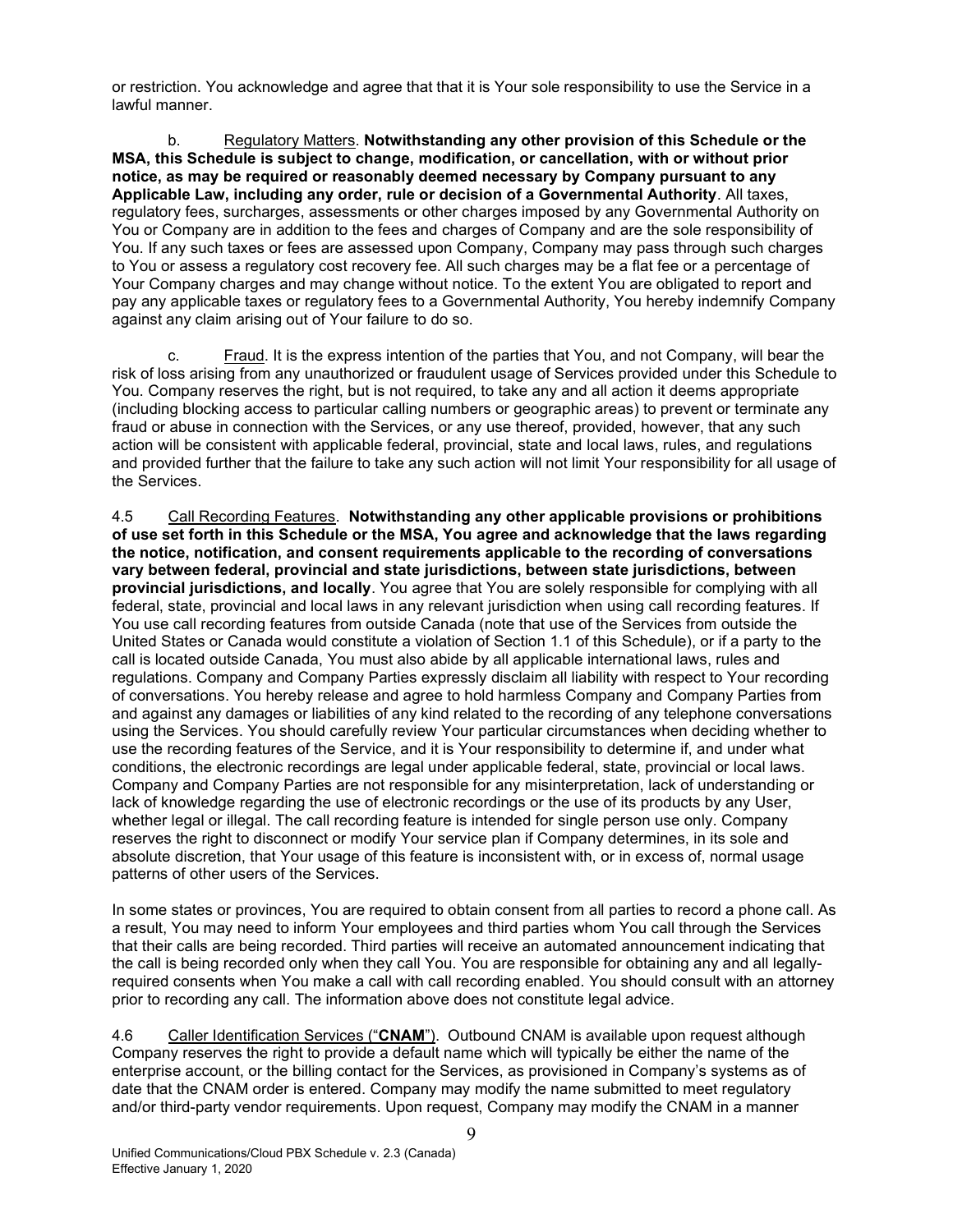consistent with relevant law and charges may apply. If You prefer for Your number not to be displayed, You must request initiation of the privacy indicator on Your account. Company is not responsible for CNAM not operating properly as Company, as all providers in the industry, relies on third-party databases and provisioning by the carrier or other provider that terminates the call to the called party. Company has no control over such third parties.

4.7 "Hold" Music. You represent to Company that, to the best of Your knowledge, any and all Hold Music provided by You to Company for the purpose of uploading to the Service is (a) not in violation of any third parties' patent, trademark, copyright or service mark rights; (b) is not libelous, obscene or otherwise contrary to the law; and (c) does not violate any third party's right of privacy or publicity; and that no such claims by third parties or the possibility of such a claim has been brought to Your attention. Accordingly, any claim made or action filed for misrepresentation, content, patent, trademark, service mark, or other copyright infringements arising out of the Hold Music provided by Company at Your request, You shall defend and hold harmless Company for all liabilities and damages suffered by Company as a result of said claim or action.

4.8 Chat Functionality. The chat functionality available through the Services (the "Chat Feature") is subject to the following restrictions and limitations:

a. Web Links Not Scanned. The Chat Feature allows users to share URLs or other forms of web links with one another via chat. However, Company does not scan such URLs or web links for malicious code, inappropriate or illegal content, or any other harmful attributes, including without limitation disabling devices, drop dead devices, time bombs, trap doors, Trojan horses, worms, viruses and similar mechanisms (collectively, "Harmful Content"). Company and Company Parties expressly disclaim all liability with respect to any Harmful Content contained in any URL or web link shared between Your Users via the Chat Feature. You hereby release and agree to hold harmless Company and Company Parties from and against any damages or liabilities of any kind related to any Harmful Content contained in any URL or web link shared between Your Users via the Chat Feature.

b. User Content. Company does not screen or filter the content of messages, links or attachments sent via the Chat Feature (whether for offensive or illegal content, viruses or otherwise), and Company does not modify any User content sent using the Chat Feature. As with all Services, You assume full responsibility and liability for the legal and compliant use of the Chat Feature by Your Users. Company and Company Parties expressly disclaim all liability with respect to any content, links or attachments included by Your Users in a Chat Feature message. Message history (for messages sent via the Chat Feature) is retained by Company and is available, if required, for production in connection with legal proceedings in which You may be involved (i.e., litigation discovery) and law enforcement subpoenas, orders and other demands; however, the Chat Feature does not currently support account administrators' ability to export message history without Company support.

c. Service Limitations and Disclaimers. The Chat Feature does not support messaging with users outside of Your organization; it only allows the exchange of messages with other internal Users within Your organization. Company and Company expressly disclaim all liability with respect to any delays in the delivery of messages using the Chat Feature, messages that are not successfully delivered, messages that are deleted or lost, or User errors in the use of the Chat Feature (including without limitation accidentally adding an unintended participant to a chat session or group, sending messages to unintended recipients, or unclear or misleading communications due to the chronological/sequential presentation of chat messages). The Chat Feature does not support the ability to recall a message once it has been sent.

d. Service Level Agreement. For purposes of the Service Level Agreement for Company's Unified Communications Service (available at https://www.gobsb.com/legal, as it may be amended from timeto time), the Chat Feature will be deemed to be available (for purposes of determining "Service Availability," "Network Availability and "Cloud Voice Availability" for any particular period) so long as Users are able to send and receive messages in the Chat Feature through at least one of the available user applications (mobile, desktop, etc.).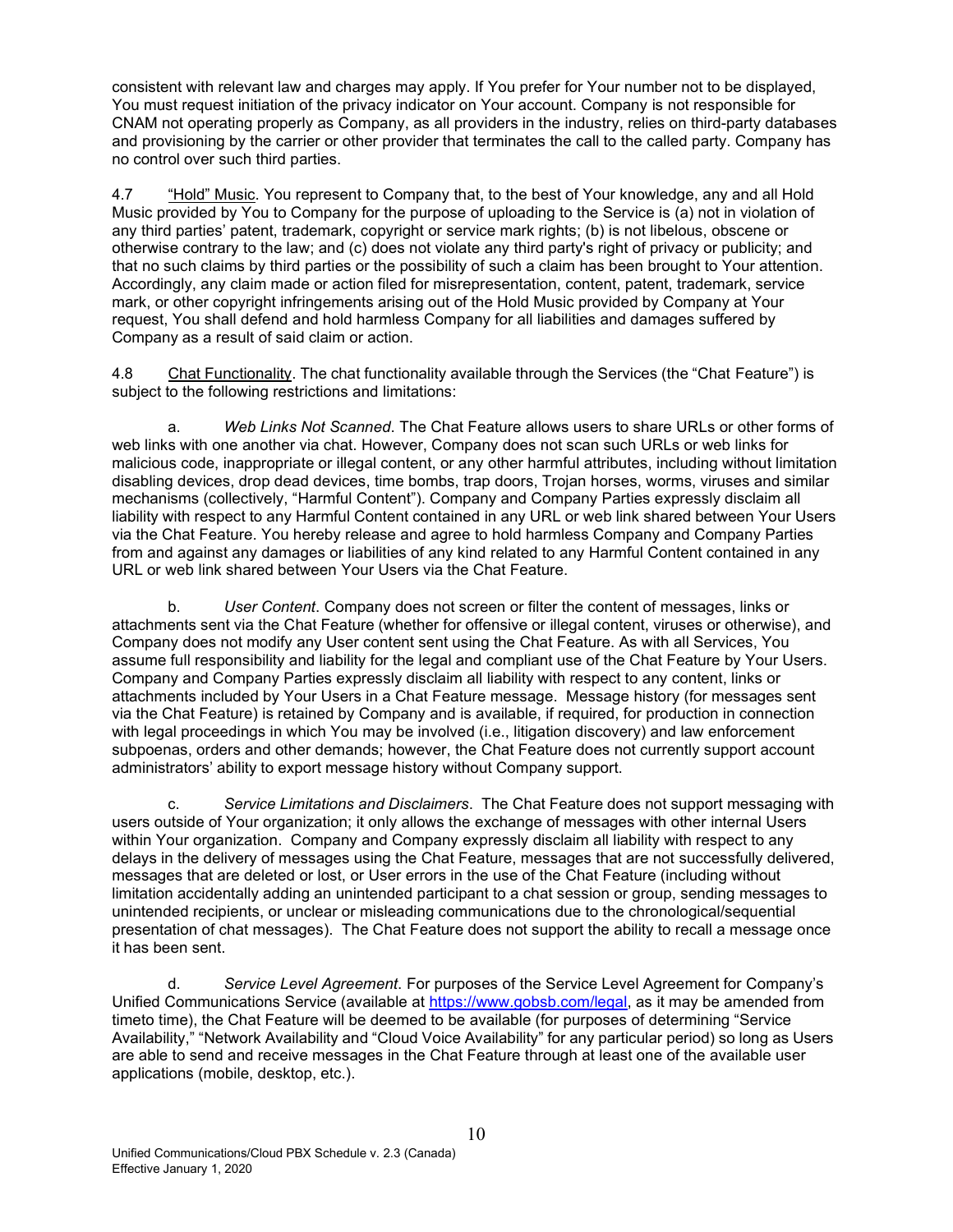# 5 Your Data and Privacy.

(a) Company does not own any of Your Data unless otherwise stated by Company. Except as set forth herein, in the MSA or in Company's Privacy Policy or as otherwise required by Applicable Law, Company will not monitor, edit, or disclose any information regarding You or Your Account, including any Data, without Your prior permission. Company may use or disclose such information, including Data, to enforce this Schedule, to provide, support and bill for Services (including disclosure to the Agent and other third-party vendors and contractors), to respond to or monitor technical issues with the Services, for compliance purposes with Company's vendors, to protect Company's rights or property, and to protect against potentially fraudulent, abusive or unlawful use of the Services. In addition, Company may provide certain user registration and statistical information such as usage or user traffic patterns in aggregate form to third parties, but such information will not include any identifying information. You, not Company, will have sole responsibility for the accuracy, quality, integrity, legality, reliability, appropriateness and copyright of all Data and, except as provided for herein, Company will not be responsible or liable for the deletion, correction, destruction, damage, loss or failure to store any Data. You understand and agree that it will be Your sole obligation to take, and that You will take, all measures necessary to protect Your Data, including without limitation, the timely backup of all Data on one or more systems that operate independently from any system associated with the Services.

(b) In providing the Services, Company collects and maintains certain Data, known as customer proprietary network information ("CPNI"). This includes information that relates to the quantity, technical configuration, type, destination, location and amount of use of Services to which You subscribe. Your telephone numbers, name and address are not CPNI. Company may use CPNI without Your consent to provide the Services, for billing and collection purposes, to protect Company's rights or property or to protect users from fraudulent, abusive or unlawful use of the Services, to inbound telemarketing services for the duration of the call, or as required or permitted by law. Company may also use CPNI to offer additional services of the type that You already purchase. Company does not sell, trade or share Your CPNI with Company's affiliates or any third parties for marketing purposes, unless You authorize such use.

6 Lawful Intercept. Company intends to fully comply with all applicable laws governing lawful intercept, including without limitation Part VI of the Criminal Code of Canada, the Communications Assistance for Law Enforcement Act ("CALEA") and similar laws. By using the Service, You hereby agree and consent to Company's right, pursuant to lawful request by law enforcement or any Governmental Authority, to monitor and otherwise disclose the nature and content of Your communications if and as required by CALEA or any other law, without any further notice to You.

# 7 Limitation of Warranty; Limitation on Liability; Third-Party Services.

7.1 **Limitation of Warranty.** Company and the Company Parties will not be liable for any direct, indirect, incidental, special, punitive or consequential damages, including but not limited to damages for lost profits, business interruption, loss of programs or information, and the like, that result from the use or inability to use the Services or from mistakes, omissions, the Services not meeting Your requirements or expectations, hardware failures, issues making 911 calls, interruptions, deletion of files or directories, errors, defects, or delays in operation, or transmission, regardless of whether Company or any Company Party has been advised of such damages or their possibility. Company and the Company Parties will not be liable for any harm that may be caused by the execution or transmission of malicious code or similar occurrences, including without limitation disabling devices, drop dead devices, time bombs, trap doors, Trojan horses, worms, viruses and similar mechanisms. The warranty restrictions and limitations set forth in this Schedule are in addition to the warranty restrictions and limitations provided for in the MSA.

7.2 **Limited Warranty:** Within thirty (30) days of the creation of Your Company Account, if You are dissatisfied with the Service, You may discontinue Service and return all CPE for a full refund of all Service and CPE charges (excluding toll-free and international charges and shipping). You are required to (a) provide advance notification to Company of intended return and cancellation under this warranty and (b) receive acknowledgement by Company that the return has been authorized. You are responsible for arranging and paying for the return of CPE and packaging all equipment to arrive at Company in good working condition within thirty (30) days of authorized return order. Refunds, where authorized, will generally be issued within ten (10) business days following the receipt of all CPE; billing for CPE will continue in the interim until Your account is completely cancelled. If all CPE is not returned or has been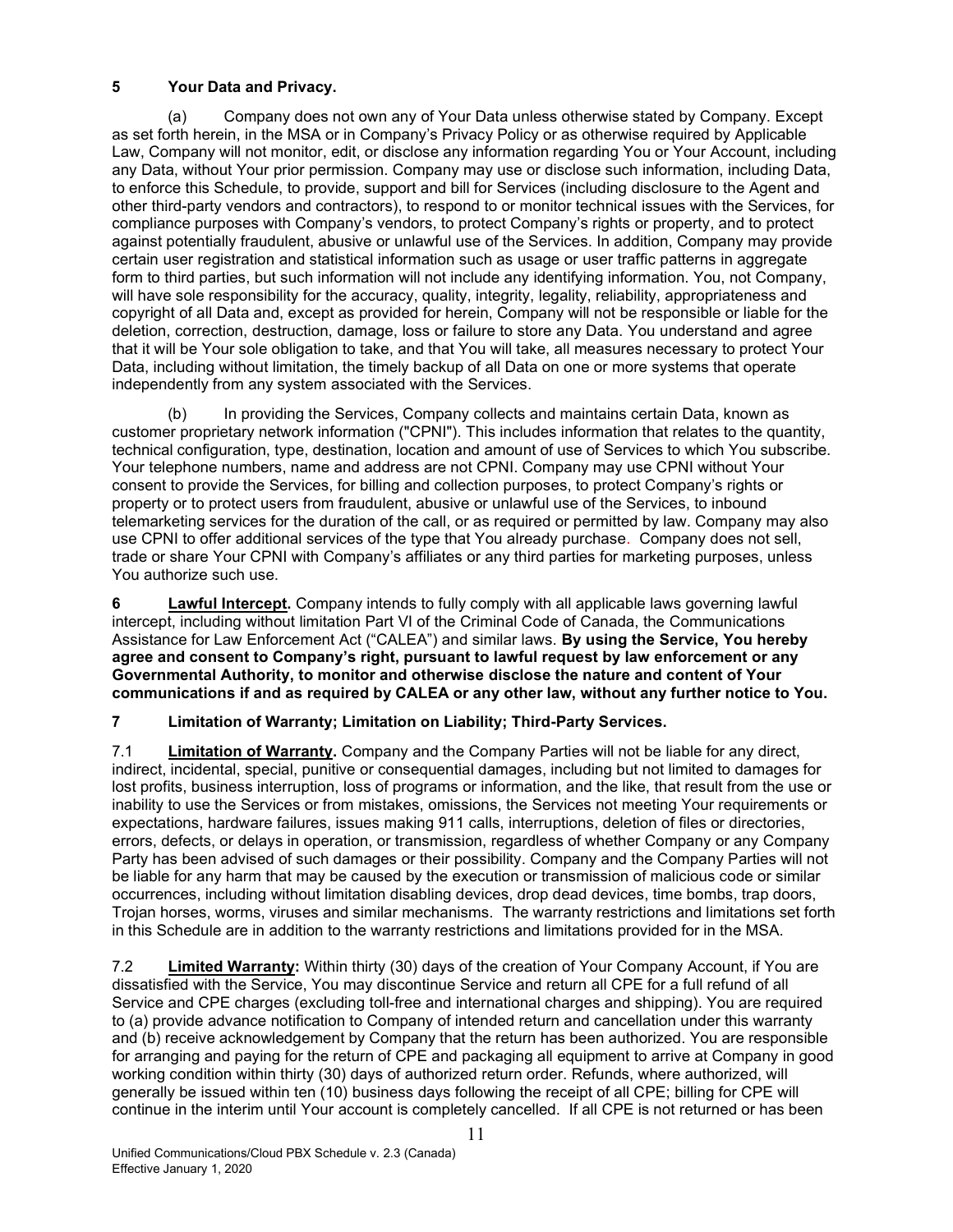damaged by You or in shipping, You will be charged for the complete cost of all non-returned or damaged CPE. This warranty does not apply to any promotional cash cards or fees, or membership cards or rebates that from time to time may be offered to You; if You discontinue the Services, any such cards or fees or rebates will be charged to Your credit card, or if You are not using a credit card, then will be charged to You by invoice. Your delay in installing, configuring and/or using the Services and/or any delays such as those associated with number porting or ordering additional CPE, do not extend the period for this Limited Warranty.

## 7.3 Limitation on Liability.

a. Except as otherwise set forth in this Schedule, You agree that the total liability of Company and any Company Party and Your sole remedy for any claims shall be as set forth in the MSA.

Notwithstanding anything to the contrary otherwise set forth herein, Company and the Company Parties will have no liability whatsoever in the event that You have, either under Company's direction or Your own actions, misconfigured any telephone or other device connecting to the Service, or if any User has any issue regarding a 911 call. You acknowledge and agree that the limitation of Company's and the Company Parties' liability is a material term to Company and that it would not otherwise enter into this Schedule without this limitation, and that You agree these limitations are reasonable. 911 services will not function, or will not function properly, on the Service: (i) if You (or Your User) are located outside of the rate center associated with your assigned phone number; (ii) if a User attempts a 911 call from a location different from the address associated with the applicable phone number in the records of Company or any of the Company Parties; (iii) during any disruption of power at Your location; (iv) during any disruption of Internet connectivity to Your location; (v) during any period where service to You has been cancelled or suspended for any reason (including suspensions or cancellations for failure to pay or other default); (vi) if incorrect or invalid address information for You is provided, or if such information is not updated in the event of a change in primary location; or (vii) if equipment provided to or used by You in connection with the Service fails to function or is improperly (or is not) installed or configured. 911 Services will not function until correct and valid address information has been input into the appropriate database(s), which may occur shortly after initial Service activation. You hereby release and agree to hold harmless Company and Company Parties (including without limitation Level 3 Communications, LLC and its affiliates) from and against any damages or liabilities of any kind arising out of the failure of 911 services to function properly for the reasons set forth in the preceding sentence of this Section 7.3(b).

7.4 Licensor and Vendor Liability. Company's licensors and vendors are not responsible to You for any warranty provided by Company.

7.5 Third-Party Services. The Services may be compatible with Third-Party Services. While Company does not disclose or permit access to Your CPNI to Third-Party Services, Your installation or use of Third-Party Services on Your equipment or software could result in Your own disclosure of CPNI. Any purchase, enabling or engagement of Third-Party Services, including but not limited to implementation, customization, consulting services, and any exchange of Data between You and any Third-Party Service, is solely between You and the applicable Third-Party Service provider. Company does not warrant, endorse or support Third-Party Services. If You purchase, enable or engage any Third-Party Service for use with the Services, You acknowledge that the providers of those Third-Party Services may attempt to access and/or use Your Data used in connection with the Services as required for the interoperation of such Third-Party Services with the Services. You represent and warrant that Your use of any Third-Party Service signifies Your independent consent to the access and use of Your Data by the Third-Party Service provider, and that such consent, use and access is outside of Company's control. Company will not be responsible for any disclosure, modification or deletion of Data resulting from any such access by Third-Party Service providers.

7.6 Accessibility Services. Company, either directly or through one or more Company Parties, makes certain ancillary services, such as 711 and IP Relay services, available to You that are designed to make some of the Services more easily accessible to individuals with certain disabilities (collectively, the "Accessibility Services"). Such Accessibility Services are provided on an "as is" basis, and neither